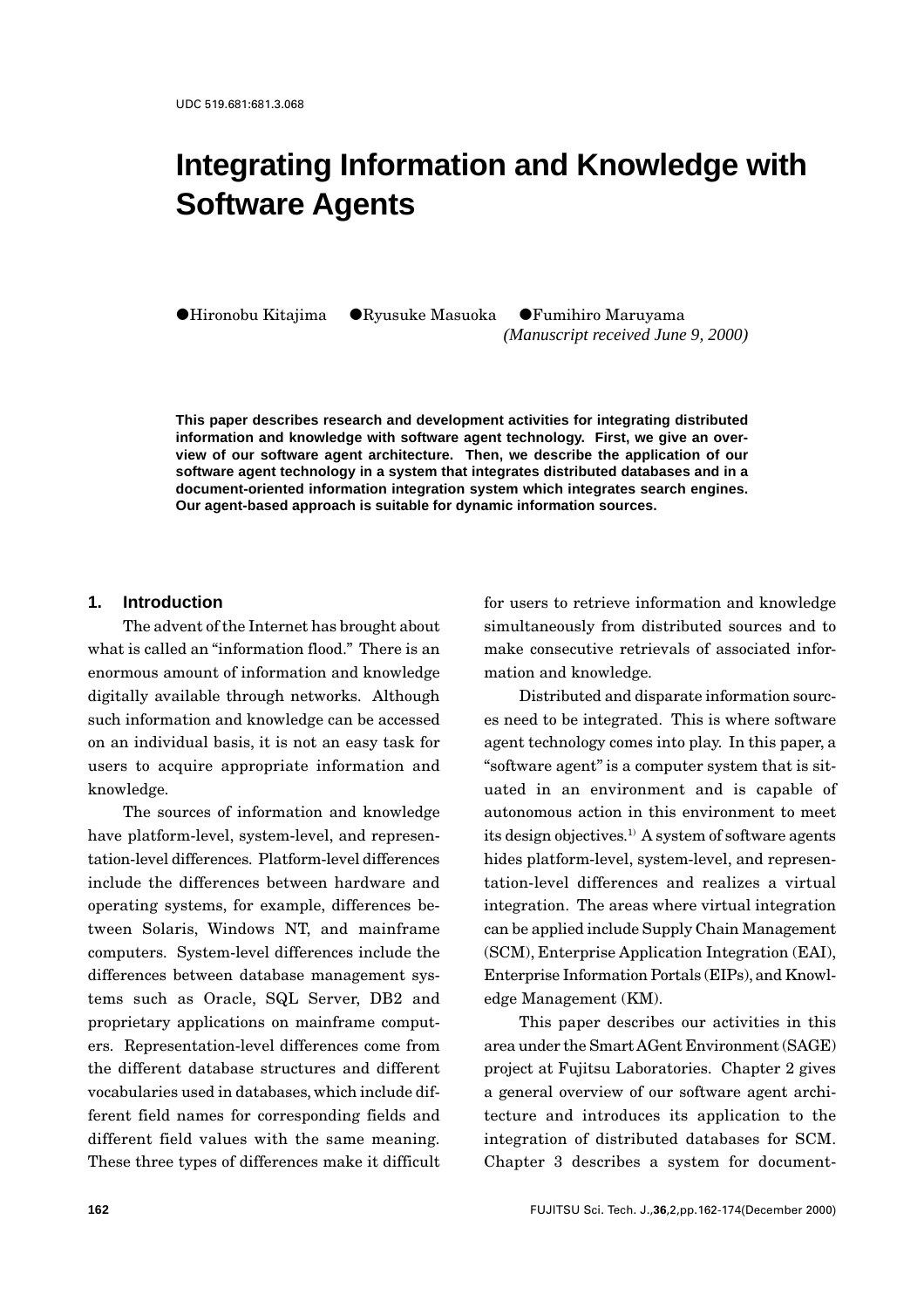oriented information integration which has been in practical use by Fujitsu's systems engineers since October 1998. Chapter 4 describes the standardization efforts and future directions of our project. Chapter 5 concludes the paper.

#### **2. Integrating distributed databases**

In this chapter, we first introduce the Smart AGent Environment (SAGE) project and its intelligent agent systems, which enable users to virtually integrate distributed information sources. In the rest of this chapter, we mainly discuss SAGE: Francis, which is an Electronic Commerce (EC) application of the SAGE project in which distributed and disparate Relational Databases (RDBs) are virtually integrated. Section 2.2 describes the architecture of SAGE: Francis, Section 2.3 describes its main features, and Section 2.4 describes our mediator agents called "facilitators." Then, in Section 2.5, we explain how SAGE: Francis works by describing an example application in a Supply Chain Management (SCM) prototype system. Finally, in Section 2.6, we discuss centralized-type and decentralized-type solutions for the integration of distributed information sources.

## **2.1 SAGE**

We are conducting research on intelligent agent systems under the SAGE project. Under this project, we have developed our agent system and several agent system applications, which include SAGE: Francis<sup>2),3)</sup> and SAGE: Anthony. In both SAGE: Francis and SAGE: Anthony, the agent system is used for virtual integration of distributed databases and other disparate information sources. SAGE: Francis is an application of our agent system to Electronic Commerce (EC) settings where RDBs are virtually integrated to

realize virtual catalogs. SAGE: Anthony, details of which are given in Chapter 3, is an application of the agent system to a virtual integration of document search engines. In both applications, the agent system enables the system integrators to give end users a virtually integrated view of distributed and disparate information sources without changing the way in which information sources are operated.

This chapter mainly describes SAGE: Francis. (SAGE: Francis lead to the development of an agent system software product called AGENT-PRO.4),5) Fujitsu released AGENTPRO in August 1999.)

#### **2.2 Architecture**

**Figure 1** shows the architecture of SAGE: Francis. It consists of user agents (UAs), facilitators (FAs), and database agents (DBAs).<sup>note 1)</sup> All agents communicate with each other via Agent Communication Language (ACL) messages, the syntax of which is defined by the Knowledge Query and Manipulation Language (KQML)<sup>6)</sup> and Knowledge Interchange Format (KIF).<sup>7), note 2)</sup>



Architecture of SAGE.

note 1) There are also application agents (AAs) in AGENTPRO, which are created as wrappers for general applications. AAs are very close to DBAs. Essentially, they are DBAs in which database information sources are replaced with general applications.

note 2) KQML and KIF are often called DARPA ACL since they are outcomes of Knowledge Sharing Efforts  $(KSE)$ , which is a DARPA project. Future versions of AGENTPRO will be FIPA-compliant.<sup>8)</sup>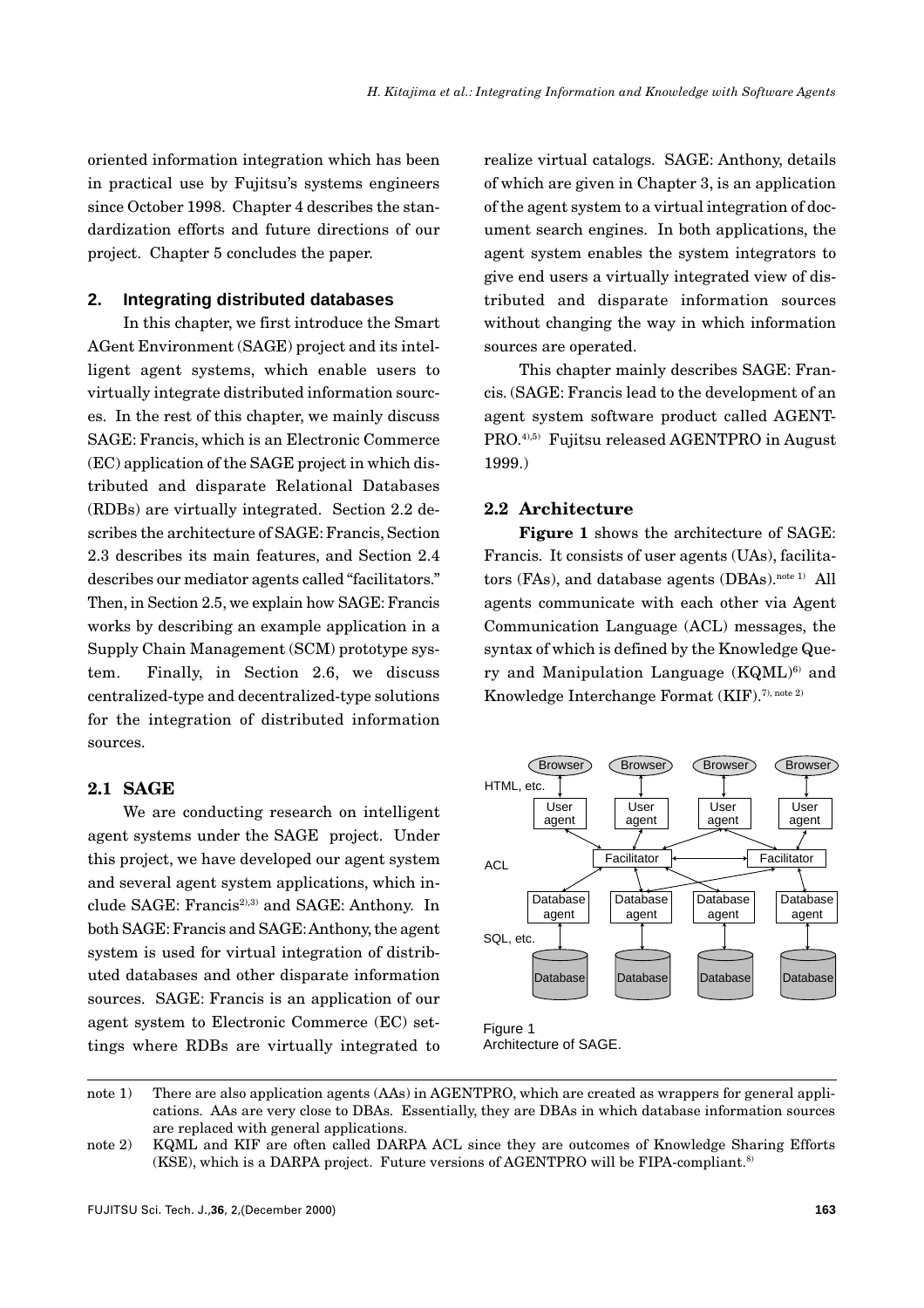Every ACL message in SAGE is sent and received asynchronously. Agents can automatically match ACL messages such as a query message and its resultant message. This is important because agents can send the messages when appropriate and operate freely.

The two main functions of UAs are to process conversions between ACL messages and expressions on user interfaces such as Web pages and to offer a support service for users. One of the main functions of DBAs is to process conversions between ACL messages and SQL queries: SQL is the query language of database management systems (DBMSs) such as Oracle and Microsoft Access. Two other key functions include converting DB data into virtual knowledge to be used in ACL messages from DBAs and informing FAs of the capabilities of DBAs (a function called "advertising"). The main functions of FAs, which act as mediators between UAs and DBAs, are forwarding messages to suitable DBAs, merging and sorting (if specified) results from multiple DBAs, replying accordingly if there are no suitable agents, and translating terms in ACL messages as necessary.

#### **2.3 Main features**

As a complete agent system, SAGE: Francis has the following main features:

1) Agentification of legacy information sources SAGE: Francis provides DBAs to agentify leg-

acy information sources such as databases. After the agentification, these information sources are made into agents which communicate via ACL messages using CORBA Object Request Broker (ORB). This hides platform-level and systemlevel differences between information sources.

2) Dynamic system configuration by advertise messages

DBAs can communicate knowledge about themselves to FAs by sending advertise messages. This knowledge includes their addresses as agents, their information processing capability, information on what kind of information they have, and which ontology they use. There are also "unadvertise" messages, which enable DBAs to deny partially or entirely the knowledge sent by previous advertise messages.<sup>note 3)</sup>

Based on such knowledge, FAs can route and translate ACL messages appropriately. Hence, the system configuration is changed according to the advertise messages from DBAs. These advertise messages enable a decentralized method of system configuration, which allows DBAs to have autonomy over their operations. This advertisement mechanism insulates UAs, and therefore the users, from the locations and other details of information sources. The transparency provided by this mechanism is essential for virtual information integration.

3) Ontology and ontology translation

SAGE is based on ontologies. An ontology is a set of definitions of terms and the relationships between those terms. An ontology can be roughly defined as a vocabulary used by communicating agents.

Since distributed and disparate information sources are developed independently, they usually use different sets of terms. Even though agents use the same syntax for ACL messages, for example, KQML and KIF, ontologies used in ACL messages can be different. Therefore, FAs provide an ontology translation service. With this service, the agent system hides vocabulary-level difference from users. This is another essential element for virtual information integration.

FAs also provide flexible routing of ACL messages based on the messages' ontology, which uses its own category information. This is one of the merits in having explicit ontologies.

4) Ontology Alignment Tool (OAT)

This support tool provides users with a visual interface for manipulating ontology and ontology translation information (**Figure 2**). It was created because only humans can provide

note 3) DBAs and AAs can edit an FA's knowledge about themselves with advertise and unadvertise messages.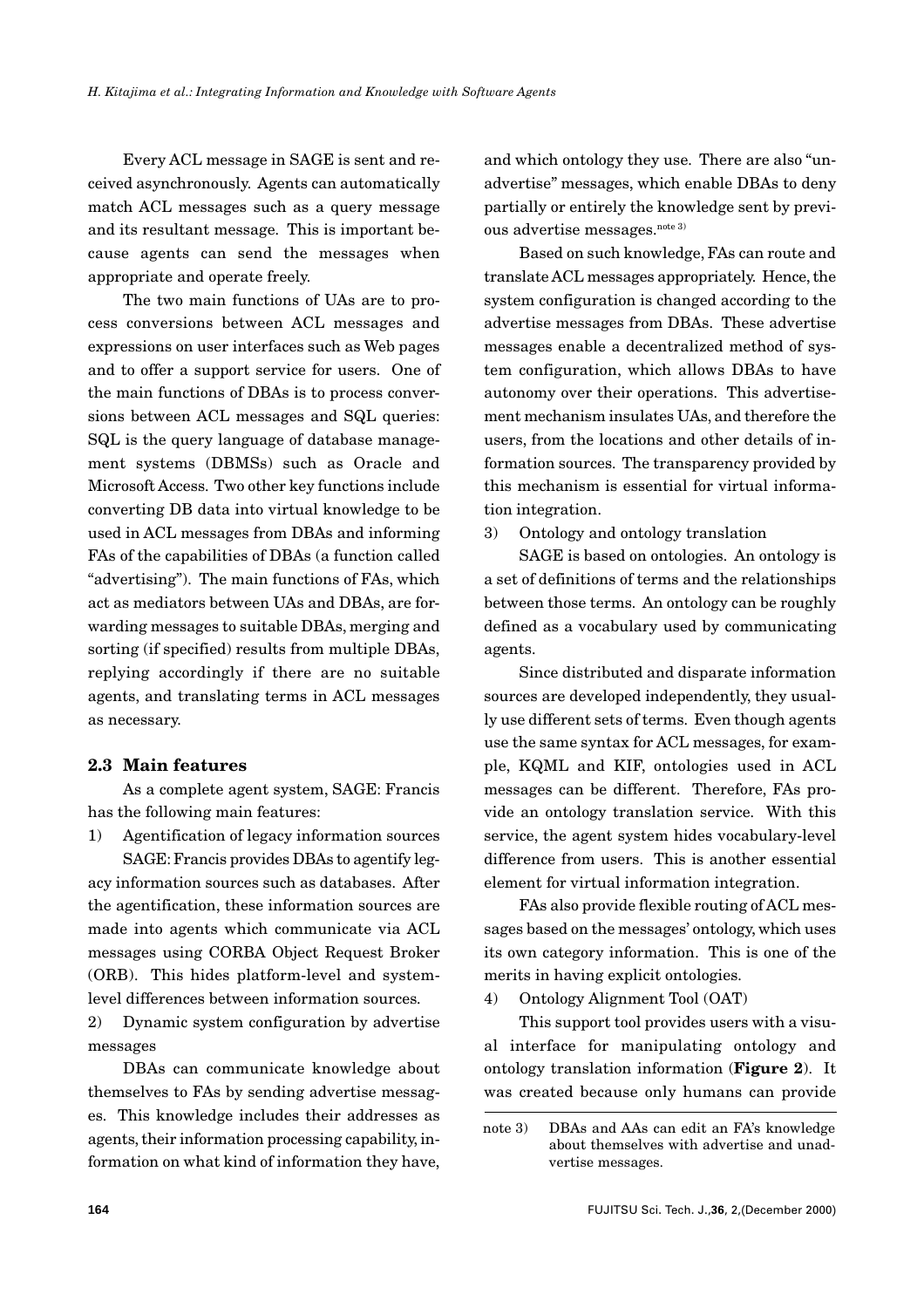

Message bar



correct meanings, relations, and correspondences of terms. We are currently considering adding higher-level support functions to alleviate human tasks related to ontology manipulation.

5) Merging and sorting of ACL messages

FAs merge the reply messages from multiple DBAs for an original query message and sort them if so specified. Because of this function of FAs, a user sees the result of a query as a single list, even though the results may have come from several DBAs.

#### **2.4 Facilitators (FAs)**

In this section, we give some details about facilitators (FAs), which constitute the core of our agent system. Other agents, for example, UAs and DBAs, differ from FAs in that they have connections to outer resources such as users and databases. Another major difference between FAs and other agents is in their implementation languages. Common Lisp is used for the implementation of FAs, while Java is used for the implementation of UAs and DBAs.

**Figure 3** shows the architecture of an FA. One of the most important modules is the protocol processor. FAs need to manage multiple and complex sessions of message exchanges. To realize this management, a protocol object is created for each session at the receipt of a session-initiat-



Architecture of a facilitator (FA).

ing message. A protocol object is a Finite State Machine (FSM) that keeps the state of the session. For each protocol object, the protocol processor checks, at fixed intervals, whether a timeout occurs and whether the conditions required by the protocol are satisfied. If a timeout occurs or the conditions are satisfied, the actions specified in the protocol object are executed. This mechanism enables FAs to be involved in multiple, complex sessions at the same time.

Other important modules are the inference engine and the knowledge base. The knowledge base keeps ontologies and ontology translations loaded at the startup of the FA. It also keeps advertise information, which is dynamically inserted by advertise messages from DBAs and is dynamically deleted by unadvertise messages. The inference engine is used to match the query messages from UAs and advertise information. Ontologies and ontology translations are utilized during this matching process.

FAs communicate with other agents through the agent communication module. The module stores all received messages and allows other modules to read them by function calls. It provides the functions to parse and create ACL messages. The module, in turn, uses the Agent Communication Channel (ACC) to send and receive the messages. The ACC supports asyn-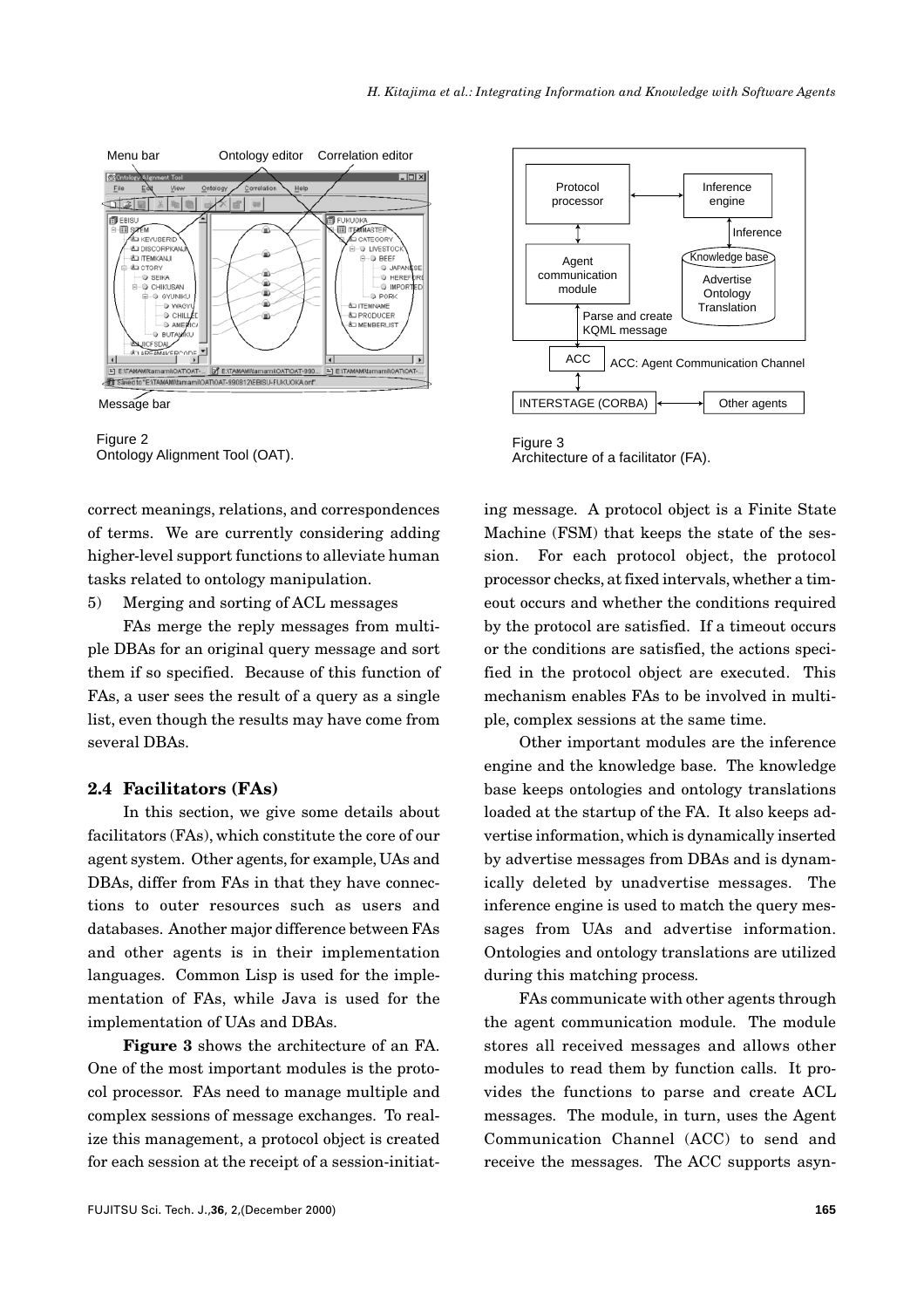

This prototype was built for an imaginary TV manufacturer and associated parts suppliers. By agentifying databases and applications at a factory, shipment center, sales center, and parts suppliers distributed in a country, mediation by the facilitator enables the prototype to answer a query by a user at the headquarters of the TV manufacturer regarding the delivery date for a specified amount of product.

#### Figure 4 SCM prototype by agent system.

chronous messaging between the agents. This agent communication mechanism is built on INTERSTAGE,9) which is Fujitsu's CORBA middleware.

## **2.5 How it works: an SCM system prototype**

In this section, by using an SCM system prototype, we describe how SAGE: Francis is applied to virtually integrate various information sources and how it works. This SCM system prototype was developed for a demonstration of AGENTPRO. It uses application agents (AAs) along with DBAs which agentify general applications. The agent system used in this prototype is somewhat more advanced than the currently released version of AGENTPRO. The advanced features will be provided as a part of the future versions of AGENTPRO.

One of the purposes of this SCM prototype system is to provide an estimate of the delivery time of products by virtually integrating distributed information sources with the agent system. The scenario of the prototype, which was built for an imaginary TV manufacturer and associated parts suppliers (**Figure 4**), goes as follows.

The TV manufacturer has a factory, a shipment center, a sales center, and parts suppliers distributed throughout a country. Each department or supplier has its own databases. Since they are developed more or less independently, they use different Database Management Systems (DBMSs), for example, Oracle and Microsoft Access, and they have different applications on their mainframe computers. They also use different ontologies for their field names and data in their databases.

The manufacturer introduced the agent system to create an SCM system that will enable the sales persons to provide estimated delivery dates. First, they agentify the distributed databases into the DBAs. Then, they use a visual tool, OAT, to create ontology files and ontology translation files for translation between different ontologies. These files are provided for the FA, a mediator agent, which provides ontology translation and other ontology-related services.

When the DBAs and AAs are started, they send out advertise messages to the FA. The advertise messages describe the DBAs' and AAs' capabilities and what kind of information those agents have. They also create UAs, which interpret the users' intentions into agent messages and which communicate received agent messages to users. The users' side of the agents is realized by Web interfaces. Through the Web interface of the UA, a sales person at the headquarters makes a query about the estimated delivery date of a specific product. Then, the UA sends out the query in an ACL message to the FA.

Based on the information provided by the advertise messages from the DBAs and AAs, the FA queries the DBAs and AAs about the stocks at the production line, the shipment center, and sales center. The FA sends out to each DBA or AA a query message in the ontology used by the agent. Then, the FA waits for the asynchronous replies from the DBAs and AAs.

If there are not enough stocks, the FA que-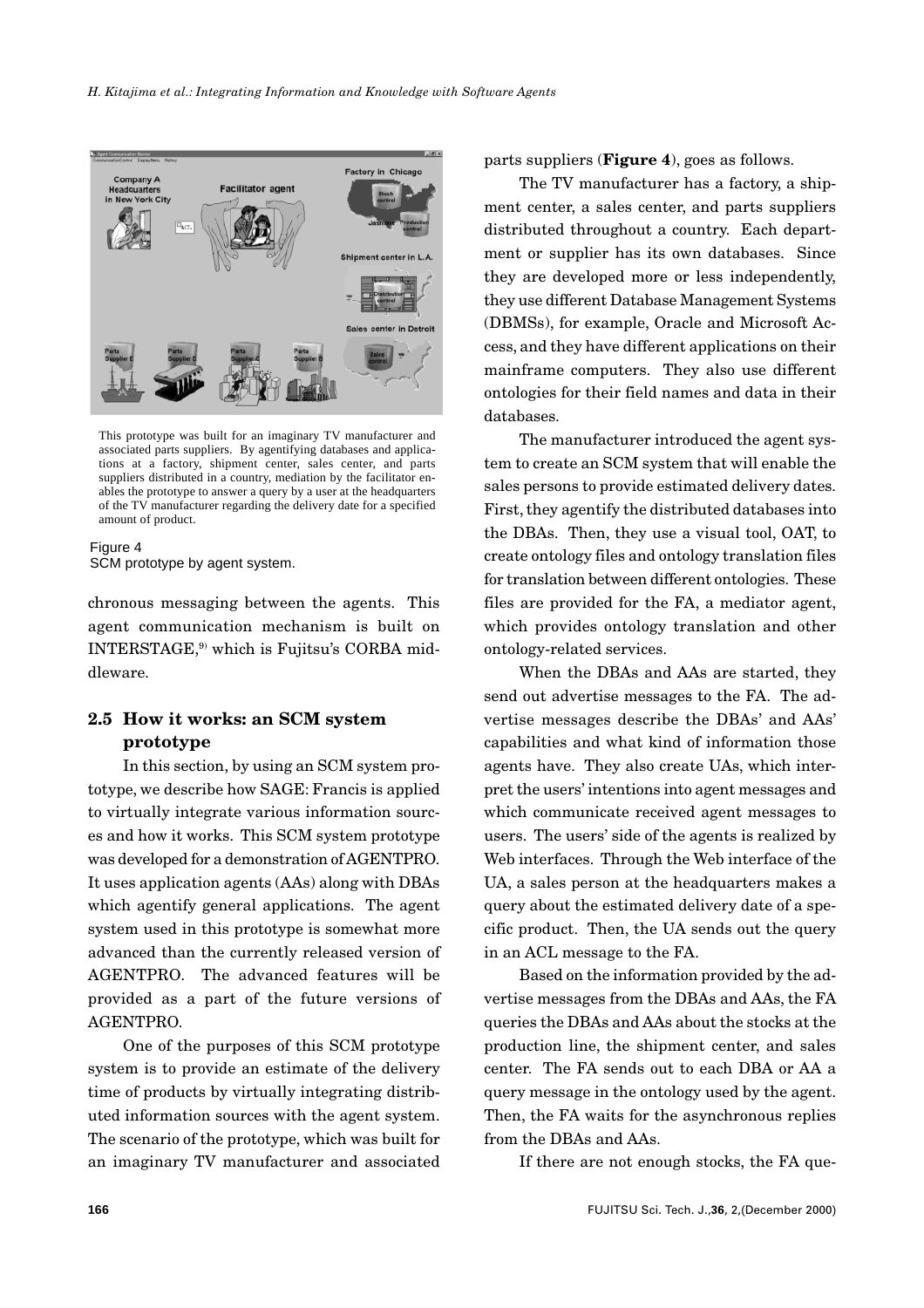ries the DBA at the factory about the products on the production line. If there are not enough products on the production line to make up for the shortfall, the FA further queries the DBA at the factory for the parts needed for the necessary additional production. Then, the FA asks the DBAs and AAs of the parts suppliers for the delivery dates of those parts. With the obtained information, the FA comes back to the DBA at the factory and queries about the estimated date for completion of the additional production. Then, the FA summarizes all the information and sends a message containing the result to the UA, which in turn displays the result to the user.

A new parts supplier can join the system by agentifying its database and by sending an advertise message to the FA when it is ready. There are also unadvertise messages that remove the information of the senders from the knowledge base of the receiver. This advertisement mechanism enables dynamic configuration of the total system, allowing departments and suppliers to join and leave at their convenience and to have autonomy over their operations.

# **2.6 Centralized-type versus decentralized-type solutions**

In this section, we compare centralized-type and decentralized-type solutions for integrating distributed information sources.

Centralized-type solutions retrieve data from distributed information sources and send it to a central server using robots or FTP. The central server usually consists of one or more very high performance computers. Then, indices are given to the collected data. The central server provides services such as a query service for the collected data. Our agent system is an example of a decentralized-type solution.

Both types of solutions have their own merits and demerits. Our argument is that recent rapid changes in the corporate environment and the need to interoperate with other enterprises favor decentralized-type solutions.

With centralized-type solutions, the performance is independent of the performance of the software and hardware used for distributed information sources. It is also independent of the communication environment between the central server and distributed information sources. Those factors can work against decentralized-type solutions. On the other hand, decentralized-type solutions work better when changes and varieties are abundant. Changes include addition and deletion of distributed information sources. Varieties include those of platforms, systems, and vocabularies.

Sometimes an open environment prohibits the use of centralized-type solutions, because the participating distributed information sources are operated independently and autonomously. These sources will not or cannot submit all their information to the central server, but only accept one-time queries.

Now, there is a new situation which makes centralized-type solutions difficult. That is, more and more information is being created or composed dynamically, especially for Web pages. This situation prevents centralized-type solutions from collecting all the data from distributed data sources efficiently since often an indefinite number of pages can be created by the combination of the original data held there. In order to deal with such cases, all of the distributed information sources have to be queried each time a user makes a query and, therefore, decentralized-type solutions are the only options.

### **3. SAGE: Anthony**

### **3.1 Overview**

We have already developed an intelligent agent environment named SAGE. It uses a kind of mediation agent, called a facilitator (FA), as an essential part of the technology. SAGE has proved its usefulness in the SAGE: Francis project, the target of which is the virtual integration of multiple RDBs over a network. As a next step, we started another project to build a new informa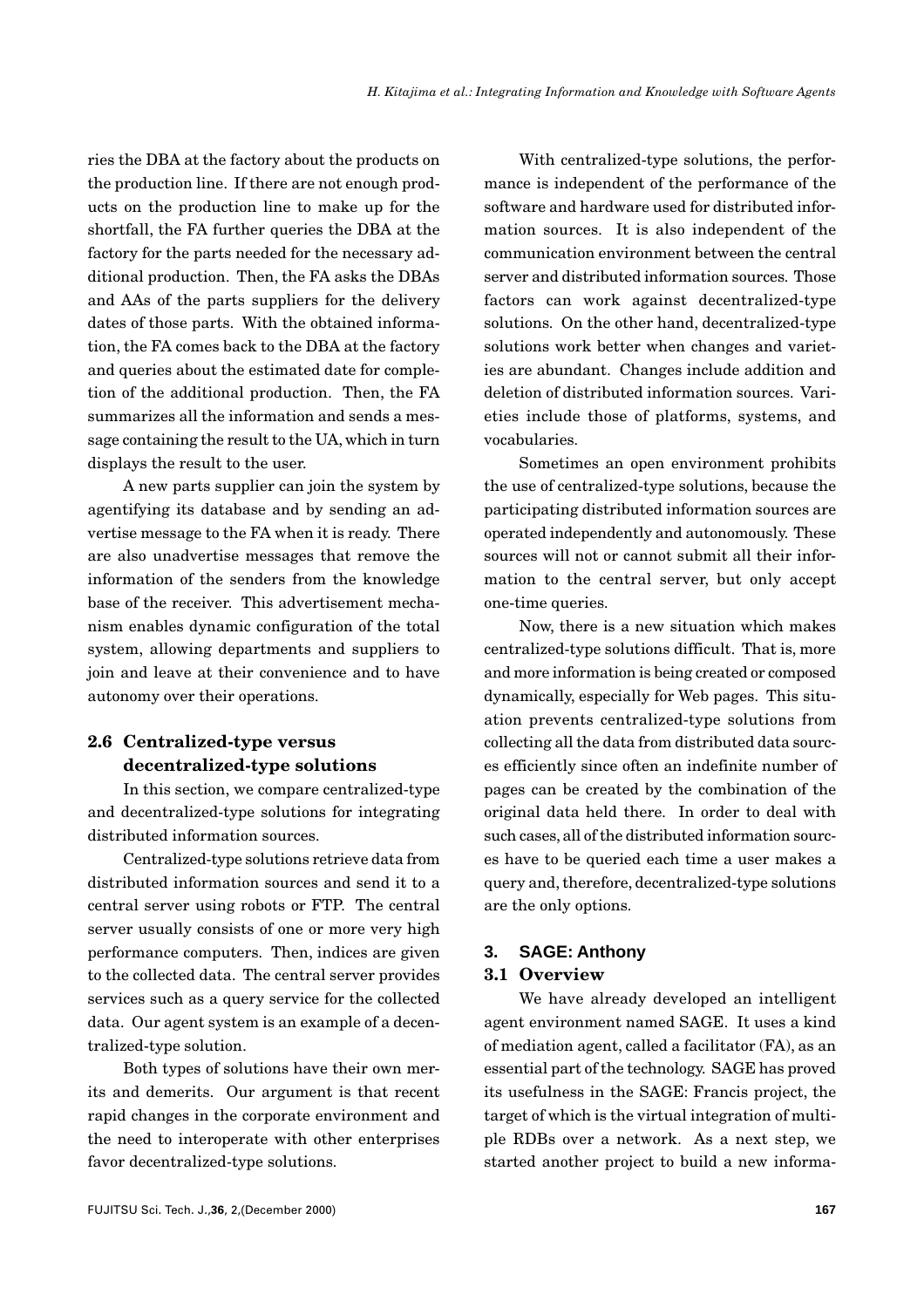tion system, called SAGE: Anthony,<sup>10)</sup> for systems engineers at Fujitsu.

The systems engineers of our company had been using a lot of isolated information systems which are mainly based on WWW servers and are administrated independently by different departments. Since most of the systems have no relation to each other and their authentication processes were not unified, it was a very laborious task to search the network for information. SAGE: Anthony is an integrated document search engine system which can address this issue, even over a very large scale network.

In this chapter, we present a brief description of the system from the architectural and functional points of view. Compared with conventional document search engine systems, SAGE: Anthony has the following features.

1) Dispersiveness

Documents to be searched and index-files to be used by search engines in their keyword-matching processes are not centralized. Document indexes are stored in multiple local sites equipped with search engines. Each site is managed independently and is only responsible for searching its locally owned documents.

2) Standardization of information sources

We defined a document database equipped with a search engine as a basic unit for information sources and transformed it into a DBA of SAGE: Anthony. If there were differences in the designs of the search engine programs, we standardized them through their agentifying processes. The DBA usually holds index-data about documents only; the documents themselves may be accumulated in other sites such as WWW servers.

3) Efficient searching with facilitation

SAGE: Anthony has a federated architecture<sup>11)</sup> so that the facilitation services of its FA can perform efficient searches. These services are based on the FA's internally stored knowledge about other agents and play a key role in SAGE: Anthony's economical distributed searching of documents.

4) Dynamic integration of information sources

The DBAs are dynamically integrated by sending advertise messages to the FA. Such messages can keep the FA informed of knowledge about DBAs and ready for providing facilitation services.

5) Unified authentication

The user authentication processes of multiple information sources are unified into the one-time login step of SAGE: Anthony's entry point. This service is brought by an authentication agent, which is a special kind of DBA that has information about all users and groups.

6) Scalability

SAGE: Anthony's natural dispersiveness provides a certain degree of system scalability. Since we allotted a portion of the document-searching task to each DBA and kept its index-file size smaller than that of the conventional centralized search engine system, the time efficiency is higher and updating of indexes and files can be done more frequently.

Efforts to integrate document-searching services for enterprise information systems are already underway. One of these systems is Domino Extended Search (DES).12) DES provides distributed heterogeneous searches across the network using the user's explicit selection of information sources. Compared with this, SAGE: Anthony can automatically determine the recommendable DBAs by analyzing the previously acquired knowledge about DBAs.

SAGE: Anthony is a kind of three-tier system whose middle tier is a facilitator agent. The middle tier stores information to be used for the virtual integration of information sources. There has been some research into heterogeneous searches with three-tier systems;<sup>13)-15)</sup> however, the middle tiers of these systems are rather static. SAGE: Anthony's FA is so dynamic that the system can realize on-the-fly modification of searching policies by real-time updating of stored knowledge in the FA.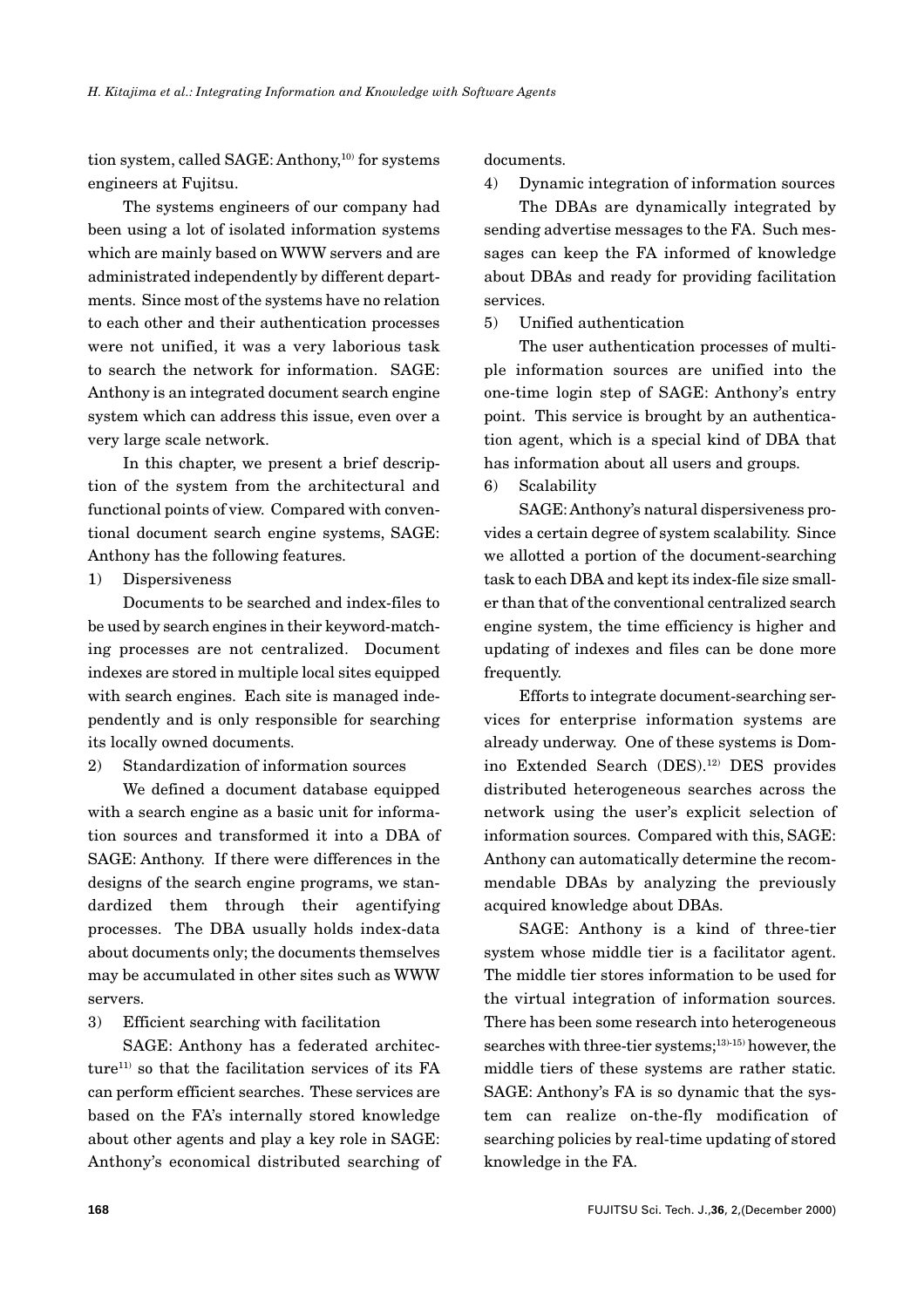

Figure 5 SAGE: Anthony.

#### **3.2 Architecture**

SAGE: Anthony inherited its federated architecture from the design concept of SAGE: Francis. **Figure 5** shows a schematic of the agent system. As can be seen, the architecture is very similar to that of SAGE: Francis. Actually, there is little difference between these two systems from the architectural point of view. The principal difference is in the content of the facilitation services.

A WWW browser is used for the GUI. The browser can access SAGE: Anthony via a WWW server using a UA and can also display the results of document searching for human users. The UA, which is an entrance of SAGE's agent world, can translate the user's operational actions into appropriate ACL messages.

Each document database has a keywordmatching-based search engine for its own use. The database is agentified to a DBA that can only be accessed from an FA with ACL messages.

The FA provides facilitation services based on the content of the message from the UA, utilizing previously acquired knowledge concerning other agents. Since there is only one FA in the system, it may become a bottleneck that reduces the searching performance. We therefore enabled mirroring of the FA in order to further enhance the scalability of this system.

This system features an authentication agent

and an automatic-query agent. The former is a special kind of DBA that maintains information about all users and groups for the unified authentication process. The latter is a substitutional agent that executes scheduled queries on behalf of human users. The automatic-query agent uses the SMTP protocol for returning answers of automated queries to the users.

#### **3.3 Facilitation services**

A typical document search proceeds through message-passing routines which are very similar to those of SAGE: Francis. For example, when a UA of SAGE: Anthony issues a query by sending a KQML's ask-all message to the FA, it redirects the message to the recommendable DBAs based on its knowledge about DBAs. After receiving the ask-all message from the FA, each DBA executes an exhaustive document search and returns the answer to the FA by sending reply messages. The message includes information about searched documents such as URLs, titles, and file-sizes. The FA collects such answers and returns a merged reply message to the UA that originated the query task.

In other aspects, however, there are differences between SAGE: Francis and SAGE: Anthony. Whereas SAGE: Francis' target of virtual integration is an RDB, SAGE: Anthony integrates search engines. The contents of the facilitation service, therefore, needed to be designed uniquely.

The FA of SAGE: Anthony provides intelligent facilitation services. It determines recommendable DBAs based on various kinds of internal knowledge and redirects received query messages to them. The knowledge can be classified into the following three domains.

1) Database category

DBAs are classified by a pre-defined taxonomy concerning their contents and owners. Some example classifications are "Technical Information," "Product Information," "Industrial System Department," and "Medical System Division." Such classifications, which are usually organized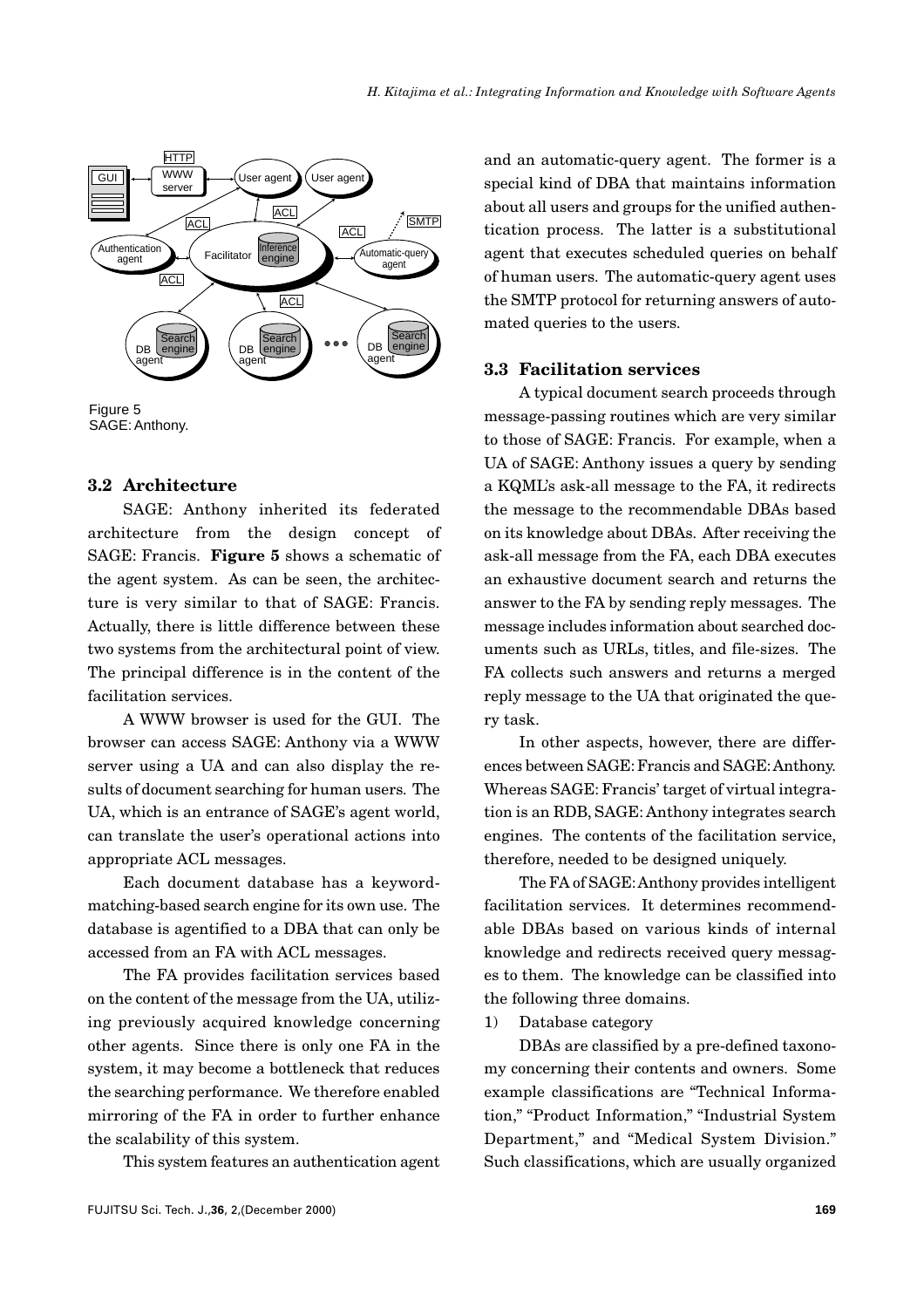#### *H. Kitajima et al.: Integrating Information and Knowledge with Software Agents*

```
(ask-all
  :content
    (and
      (category ?database "finance")
      (has ?database ?doc)
      (and (keyword ?doc "keyword1")
           (or (keyword ?doc "keyword2")
             (keyword ?doc "keyword3"))
           (not (keyword ?doc "keyword4")))
      (url ?doc ?url)
      (title ?doc ?title)
      (byte-size ?doc ?byte-size)
      (registered-date ?doc ?registered-date)
      (summary ?doc ?summary)
      (ranking ?doc ?ranking))
  :aspect (?url ?title ?byte-size
               ?registered-date ?summary ?ranking)
  :id "fj900557"
  :language KIF
  :language-encoding x-euc-jp
  :ontology database.fujitsu.kif
  :reply-with abcdefg-3-0
  :sender UserAgent@flab.fujitsu.co.jp
  :receiver Facilitator@flab.fujitsu.co.jp)
Figure 6
```
Ask-all message.

in a family-tree style, can be regarded as a special ontology to classify information sources. The FA knows as basic premises which category of document is indexed in which DBA. Users can specify such categories when they query the system.

2) Keyword information

The FA has a keyword-database to store records of keyword-related information consisting of keywords, names of DBAs, and frequencies of documents. The frequency indicates the number of documents indexed in the DBA that match the keyword. If we expect the information to be complete, the number of such records may be huge. Therefore, the keywords to be stored are automatically selected according to the frequency at which they appear in users' query conditions.

3) User profile

The user profile consists of attributive information about users such as the user's user name, password, work, and post. The authentication agent maintains a user-profile database and communicates its knowledge to the FA on demand. The FA possesses DBA profiles which contain similar knowledge to the user profiles. The FA utilizes these two kinds of profiles to check the user's accessibility to each DBA.

Most of the knowledge mentioned above must

```
(reply
  :content (
   ("http://www.fujitsu.co.jp"
    "Fujitsu's Homepage-1" 1345
    "19971205T000000000"
    "Fujitsu's pen computer is adopted by 
    NASA's Space Shuttle project..."
     12.5)
   ("http://abc.www.fujitsu.co.jp"
    "Fujitsu's Homepage-2" 2012
     "19960303T000000000"
     "Here's very useful information about..."
     31.3)
   ...
   ...
 \lambda :language KIF
  :language-encoding x-euc-jp
  :ontology database.fujitsu.kif
  :in-reply-to abcdefg-6-0
  :reply-with abcdefg-6-1
  :sender DBAgent@flab.fujitsu.co.jp
  :receiver Facilitator@flab.fujitsu.co.jp)
```

```
Figure 7
Reply message.
```
be acquired in advance of the searching task by receiving KQML advertise messages from other agents. The knowledge can always be updated dynamically by additional advertisement or by direct updating of databases. The FA has an inference engine to store and handle such knowledge, which can be applied for intelligent facilitation services.

### **3.4 Message examples**

In this section, we show some examples of the ACL messages used in the conversation process among agents in order to present a clear image of ACL message passing.

**Figure 6** shows an ask-all message sent to the FA from a UA. The UA is making a query about documents that are held by the DBAs of the finance category and are matched to four specified keywords by boolean operations. The part of the message tagged with ":aspect" prescribes that the answer message must be composed of document properties such as a URL, title, byte size, and so on. After receiving the ask-all message, the FA redirects it to the recommendable DBAs. In the example shown in **Figure 7**, a DBA is replying to the FA with the searched documents' properties that are specified in the ask-all mes-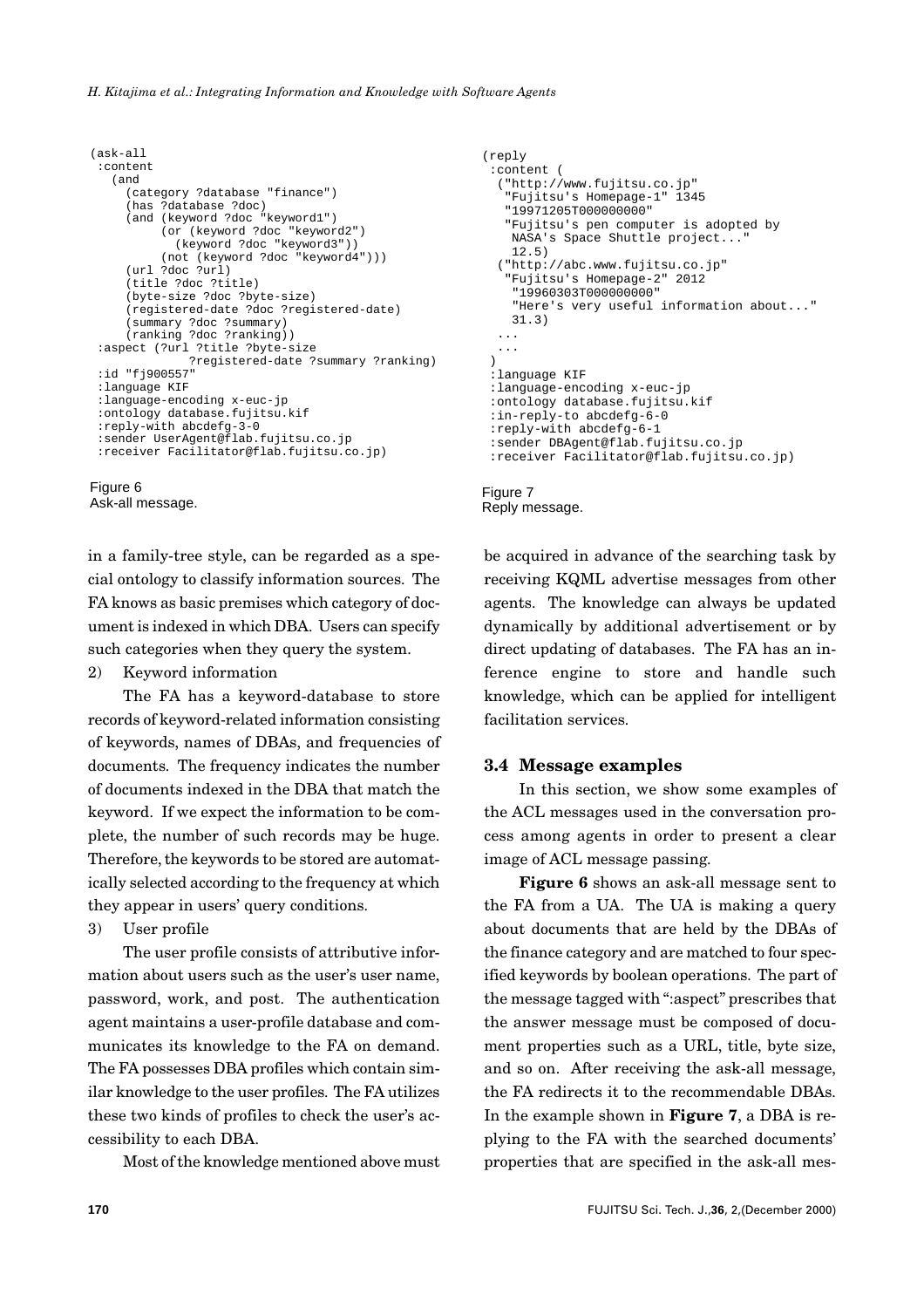```
(advertise
  :content
  ((database documentDB-1)
   (has-database DBAgent@flab.fujitsu.co.jp
    documentDB-1)
   (know-category documentDB-1 "finance")
   (know-category documentDB-1 "medicine")
   (ontology DBAgent@flab.fujitsu.co.jp
   standard.database.fujitsu.kif)
   (access_level documentDB-1 "0")
   (department_flag documentDB-1 "c10000")
   (post_flag documentDB-1 "ffffff")
   (place_flag documentDB-1 "ffffff")
   (allows-relational-db-query
    DBAgent@flab.fujitsu.co.jp)
   (table-definition documentDB-1
      "document database"
      '(description "database of documents"))
   (field-definition documentDB-1
     "document database"
     "keyword"
     '(type text description
        ..<br>"keyword to be searched"))
 ...
  \lambda :sender DBAgent@flab.fujitsu.co.jp
   :receiver Facilitator@flab.fujitsu.co.jp
   :reply-with abcdefg-4-1
   :language-encoding x-euc-jp
   :language KIF
   :ontology database.fujitsu.kif
     )
```

```
Figure 8
Advertise message.
```
sage shown in Figure 6.

**Figure 8** shows an advertise message sent to the FA from a DBA. The DBA is advertising its name, database category, ontology name, DBA profiles, and other properties. These advertisements will be applied to the intelligent facilitation services.

#### **3.5 Current status**

After the successful prototyping stage, SAGE: Anthony evolved into a practical information system with industry-level robustness and with functionality for easy administration. The system, named FIND Future, has been running for 10s of thousands of Fujitsu's systems engineers since October 1998. **Figure 9** shows a screencaptured user's view of the system.

Currently, FIND Future integrates about 50 DBAs installed throughout Fujitsu's intranet. It boasts a huge number of accesses from every part of our company in Japan. In the very near future, FIND Future will be expanded to a worldwide enterprise information system by adding federated facilitation services among multiple independent FAs.



Figure 9 FIND Future.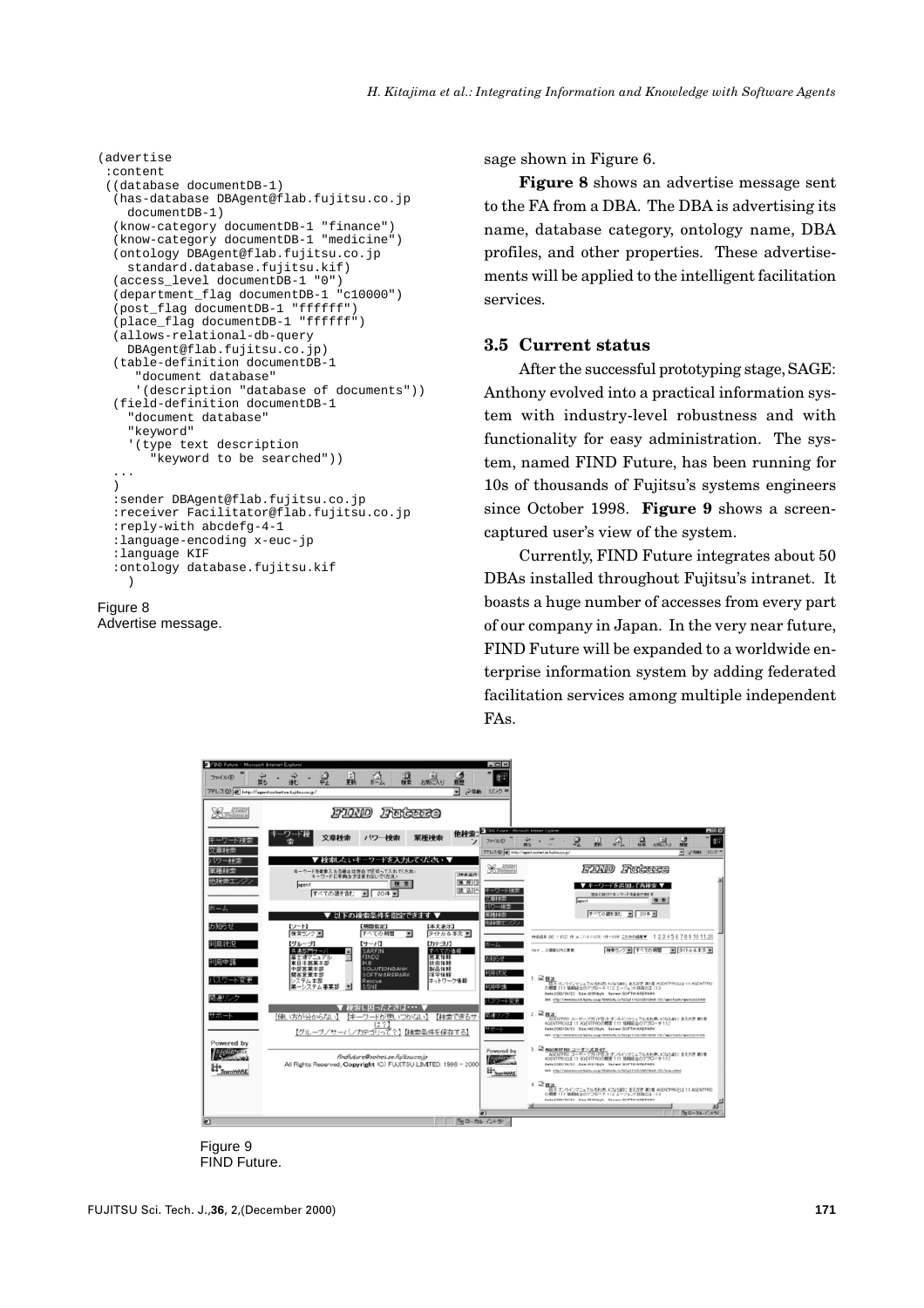## **4. Standardization efforts and future direction**

In this chapter, we describe our standardization efforts and the future direction of our agent research.

Regarding our standardization efforts, we are committed to the Foundation for Intelligent Physical Agents (FIPA), which is an agent standardization organization. We have been active in the area of ontology and content language standardizations. Also, we have recently submitted a workplan called the "Agent Description Ontology." The Technical Committee (TC) of the Agreement Management of the FIPA has decided to include this workplan in its mission statement and to produce the specification under the name of the "Service Description Ontology." One of the authors (Hironobu Kitajima) has been appointed as the redactor of the specification. This workplan aims to specify ontologies to explicitly and formally describe agent services, agent capabilities, and agent needs. Realizing these aims will enable more accurate and efficient interoperation between agents. Furthermore, their realizations are the absolute prerequisites for content-based routing.

Almost all application domains may benefit from these specifications. In particular, those that involve loosely coupled processes, for example, database integration, electronic commerce, and CALS tools, will benefit.

We are also conducting interoperability tests with other agent platforms. We have succeeded in an interoperability test between a modified version of AGENTPRO and Comtec Agent Platform based on FIPA97 specifications.16) We have also succeeded in a private interoperability test between a modified version of AGENTPRO and JADE Agent Platform.17) We plan to provide a new agent platform in the future versions of AGENT-PRO which will conform to a series of new FIPA specifications released in 2000.

Regarding the future direction of our agent research, we expect that it will be connected with Enterprise Application Integration (EAI) and Enterprise Information Portals (EIPs). For EAI and EIPs, both within and between enterprises, customized integration of disparate and distributed information sources is essential.

For enterprises to stay competitive in these application areas, it will be more and more important to adapt to changes. Enterprises need to change their information systems to introduce new services for customers and to distinguish themselves from their competitors. There is also an ever changing environment, and new laws and rules will continue to be introduced. Restructuring of enterprises, mergers, acquisitions, etc., will necessitate the accommodation of new information sources. Enterprises should be ready to deal with new users and new requests from users.

With such an enormous pressure from changes, enterprises will need to personalize and optimize their services for each user. To deal with this situation, we firmly believe that **automatic service integration** of disparate information sources and information systems is quintessential. Inside and outside changes force us to have externalized rules instead of knowledge programmed into code and to constantly reconfigure the services based on those rules to satisfy each user's request.

We consider that Artificial Intelligence (AI) technology will play a vital role in automatic service integration. We also consider that ontology will be the key to gluing multiple services together automatically and that the Service Description Ontology mentioned above provides the basic mechanism for sharing knowledge needed to realize automatic service integration.

### **5. Conclusion**

We have described our research and development activities for integrating distributed information and knowledge with software agent technology. Applications of our integration technology include the integration of distributed databases such as SCM systems and document-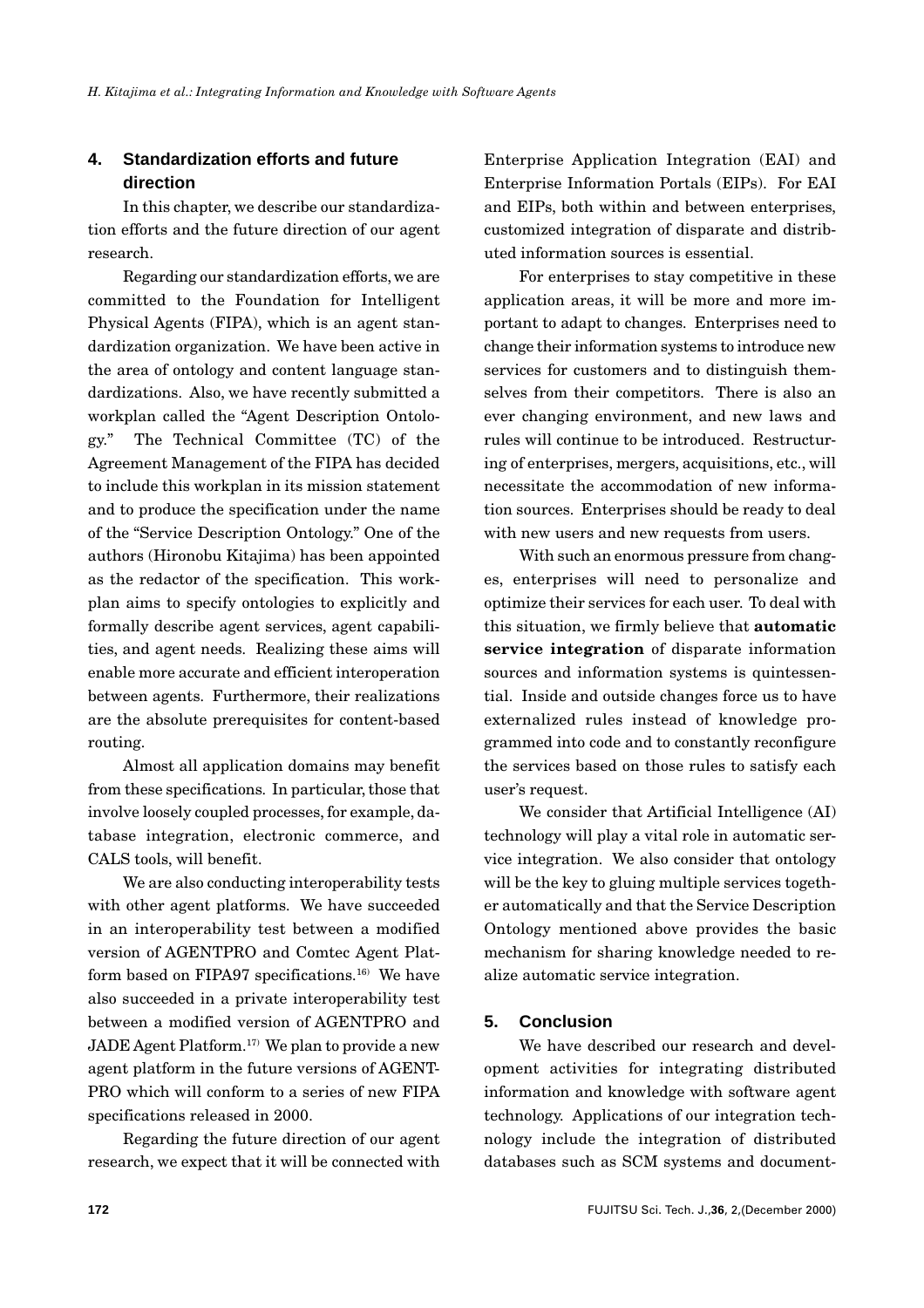oriented information integration systems such as information sharing systems. In August 1999, Fujitsu released a software product called AGENT-PRO based on our integration technology. Currently, we are working on extending our technology to advanced EAI and EIPs.

## **References**

- 1) Gerhard Weiss, ed.: Multiagent Systems A Modern Approach to Distributed Artificial Intelligence. The MIT Press: Cambridge, MA, 1999.
- 2) R. Masuoka, T. Sugasaka, A. Sato, H. Kitajima, and F. Maruyama: SAGE and Its Application to Inter-company EC. Proceedings of PAAM98, pp.123-135, 1998.
- 3) T. Sugasaka, K. Tanaka, R. Masuoka, A. Sato, H. Kitajima, and F. Maruyama: A conversational agent system and its application to electronic commerce. Proceedings of the fourth & fifth world conference on integrated design and process technology (IDPT 2000), June, 2000.
- 4) INTERSTAGE AGENTPRO DataSheet. *http://www.interstage.com/images/ AgentProDataSheet.pdf*
- 5) Dynamic Advertising The Key to Intelligent Data Retrieval. *http://www.interstage.com/images/ AGENTPRO%20Whitepaper1.pdf*
- 6) The DARPA Knowledge Sharing Initiative External Interfaces Working Group: Specification of the KQML Agent Communication Language, 1994/2/9.

*http://logic.stanford.edu/papers/kqml.ps*

- 7) Draft proposed American National Standard (dpANS): Knowledge Interchange Format (KIF), NCITS. T2/98-004. *http://logic.stanford.edu/kif/dpans.html*
- 8) FIPA (Foundation for Intelligent and Physi-

cal Agents). *http://www.fipa.org/*

- 9) INTERSTAGE. *http://www.interstage.com/*
- 10) H. Kitajima, A. Kawamura, T. Yoshino, and F. Maruyama: SAGE: Anthony. (in Japanese), Computer Software, **17**, 1, pp.32-44 (2000).
- 11) M. R. Cutkosky et al.: PACT: An Experiment in Integrating Concurrent Engineering Systems. IEEE Computer, January 1993, pp.28-38.
- 12) Lotus Development Corporation, Domino Extended Search. *http://www.lotus.com/home.nsf/welcome/ domsearch*
- 13) Y. Arens, Chee, Y. Chin, Hsu, Chun-Nan and Knoblock, and A. Craig : Retrieving and Integrating Data from Multiple Information Sources. International Journal of Intelligent and Cooperative Information Systems, **2**, 2, pp.127-158 (1993).
- 14) H. Garcia-Molina, J. Hammer, K. Ireland, Y. Papakonstantinou, J. Ullman, and Jennifer Widom: Integrating and Accessing Heterogeneous Information Sources in TSIMMIS. Proceedings of the AAAI Symposium on Information Gathering, Stanford, California, March 1995, pp.61-64.
- 15) A. Y. Levy, A. Rajaraman, and J. J. Ordille: Querying Heterogeneous Information Sources Using Source Descriptions. Proceedings of the 22nd International Conference on Very Large Databases. VLDB-96, Bombay, India, September 1996.
- 16) FIPA-related software developed by members and non-members. *http://www.fipa.org/fipa9706.pdf*
- 17) JADE (Java Agent DEvelopment Framework). *http://sharon.cselt.it/projects/jade/*